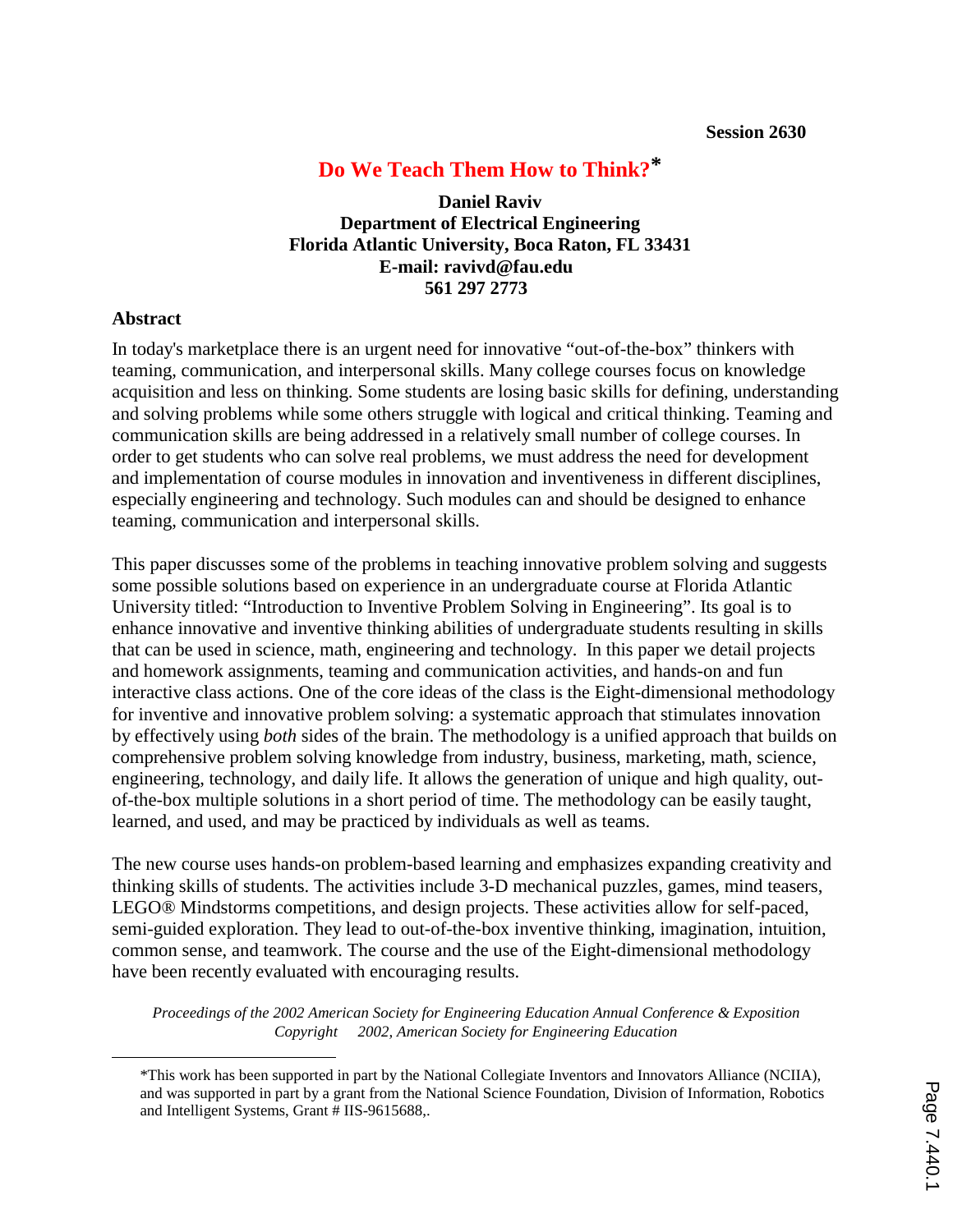## **1. Introduction**

In today's marketplace there is an urgent need for innovative "out-of-the-box" thinkers and approaches. In many courses students are not being encouraged to think out-of-the-box and are losing some basic skills for defining, understanding and solving problems. Many have a difficult time to think logically and critically towards obtaining desired solutions. In fact the problem is broader in that there is a need for thinkers with interaction skills such as teaming, communication, and interpersonal. Part of the problem is related to what and how instructors teach. The following table summarizes what the author believes is the case in many courses.

| We teach to                      | We <i>should</i> teach to                       |
|----------------------------------|-------------------------------------------------|
| Follow instructions,             | Think out of the box,                           |
| "Stay within the lines",         | Take risks,                                     |
| "Do not break the crayon",       | Be creative,                                    |
| "Don't try something new".       | Be imaginative.                                 |
| Expect only one solution.        | Expect more than one solution. Prepare for "no- |
| Find the "right" answer.         | answer" or "unknown answer".                    |
| Do it yourself. Don't share.     | Work in Teams.                                  |
| Compete with others.             | <i>Share</i> knowledge.                         |
| Move forward as fast as you can. | Learn, understand.                              |
| Don't look back.                 | Pause, look back, and use common sense.         |
| Just do it.                      |                                                 |
| Don't talk to others.            | Communicate.                                    |
| Work as hard as you can.         | Work smart. Have fun.                           |
| Do it faster.                    | Work at your own pace.                          |
| Memorize, follow "cookbook",     | Inquire, understand, solve problems, challenge  |
| accept the given.                | the obvious.                                    |
| Acquire knowledge.               | Think.                                          |
| Behave "uniformly".              | Be different. Don't be indifferent.             |
| Be judgmental ("you vs. us").    | Coach ("let's work together").                  |
| Please the teacher.              | Please yourself.                                |

Thinking is a skill that can be developed, and the earlier the better. In order to get students who can solve problems, we must address the need for development and implementation of courses in innovation and inventiveness in different disciplines, especially engineering and technology.

The goal of the "Introduction to Inventive Problem Solving in Engineering" course reported in this paper is to enhance inventive thinking abilities of undergraduate students. In this course there is no "right or wrong", and no "unique solution"*.* Trying, inquiring, and questioning is what counts. It emphasizes "out-of-the-box" inventive thinking, imagination, intuition, common sense, and elements of teamwork. The course is based on: a) well established systematic and nonsystematic approaches to inventive problem solving, b) results from NSF support to FAU on a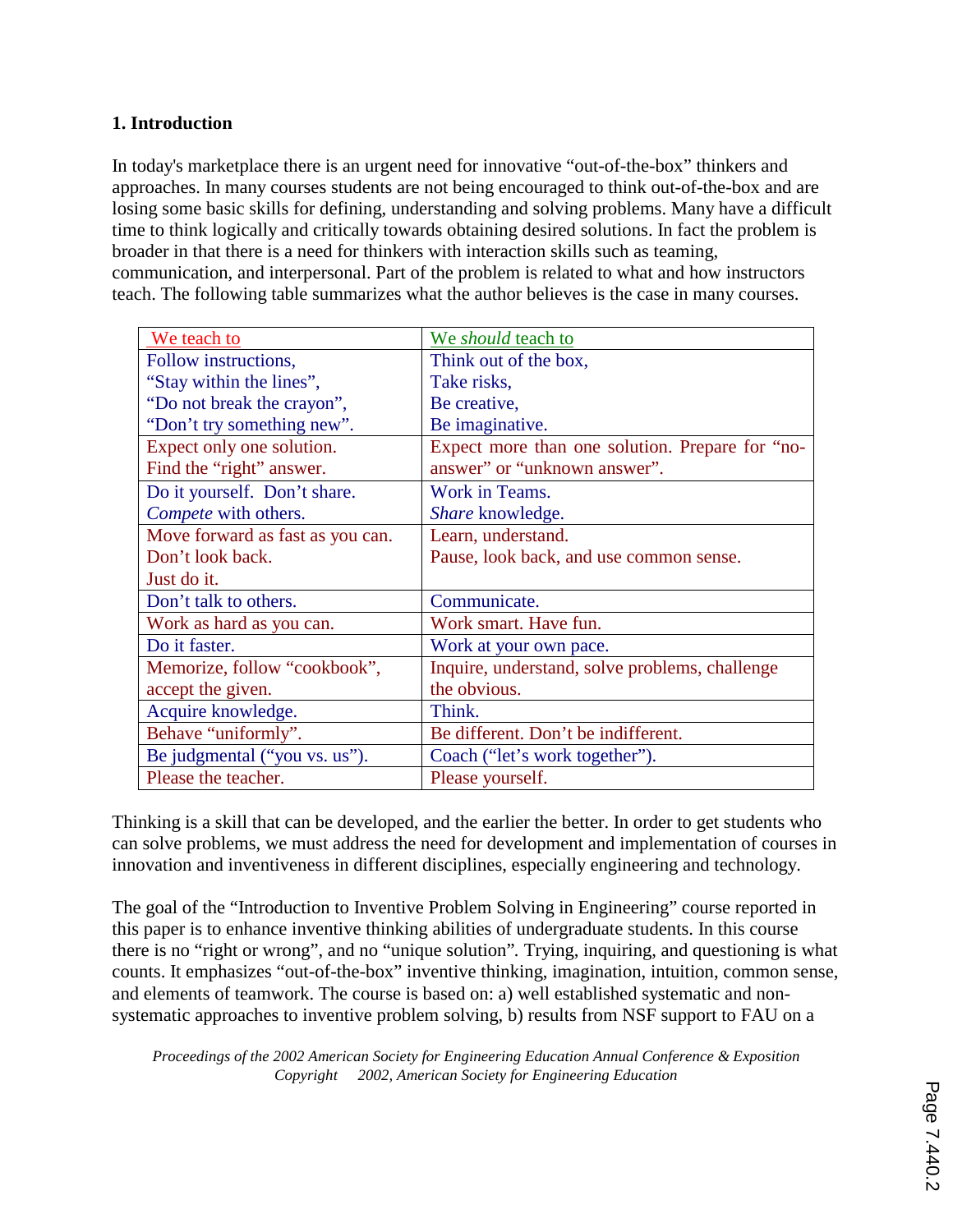unified framework for inventive problem solving strategies, c) proven successful methods that have been used in high-tech innovative industries, and d) on going E-teams projects sponsored by the National Collegiate Inventors and Innovators Alliance (NCIIA).

The new course uses hands-on problem-based learning for introducing undergraduate engineering students to concepts and principles of inventive problem solving. The hands-on activities include more than 250 different 3-D mechanical puzzles, games, mind teasers, LEGO® Mindstorms competitions, and design projects, each of which illustrates principles and strategies in inventive problem solving. These activities allow for self-paced, semi-guided exploration that improves self-esteem and encourages questioning and daring.

The course uses a new Eight-dimensional methodology for solving problems which has been implemented in different team and individual settings. The nature of the methodology makes it inter-departmental, inter-disciplinary, and regionally unconstrained. Based on feedback from students the module has changed the way they think, and added to the intellectual capital that the students develop. An evaluation of the course showed a significant increase in thinking skills.

# **2. Overview of the Eight-dimensional methodology**

 $\overline{a}$ 

A significant portion of the class (Appendix A) is dedicated to section (IV) "Creativity in Problem Solving". In this section we spend more time on the sub-section "Unified Approach to Strategies", also called the Eight-dimensional methodology for problem solving.

Problem solving books detail phases to creatively solve problems from understanding to implementation. For example  $in<sup>1</sup>$  the steps are: a) Preparation, b) Concentration, c) Incubation, d) Inspiration, and e) Verification. In many "idea generation" chapters, general methods such as "lateral thinking," "brainstorming" and "mind mapping" are usually well covered, but specific strategies are only partially mentioned, if at all. There are many problem-solving strategies and it is sometimes confusing to decide which one to use. Strategies are being used in everyday life but not well documented.

There is a need to collect, consolidate, unify and document many problem-solving approaches. To satisfy this need, we first searched for methods that people use to solve problems. This was done using different resources such as related books, papers, patents, products, and services, as well as knowledge from industry, business, marketing, math, science, engineering, technology, and daily life. Later we realized that the methods could be consolidated under one unified scheme.

The Eight-dimensional problem solving methodology is a systematic approach that stimulates innovation by effectively using both sides of the brain. It allows the user to quickly generate unique, and high-quality multiple solutions in a short period of time. Problems are not constrained to a particular profession or subject, and may be used by individuals and teams.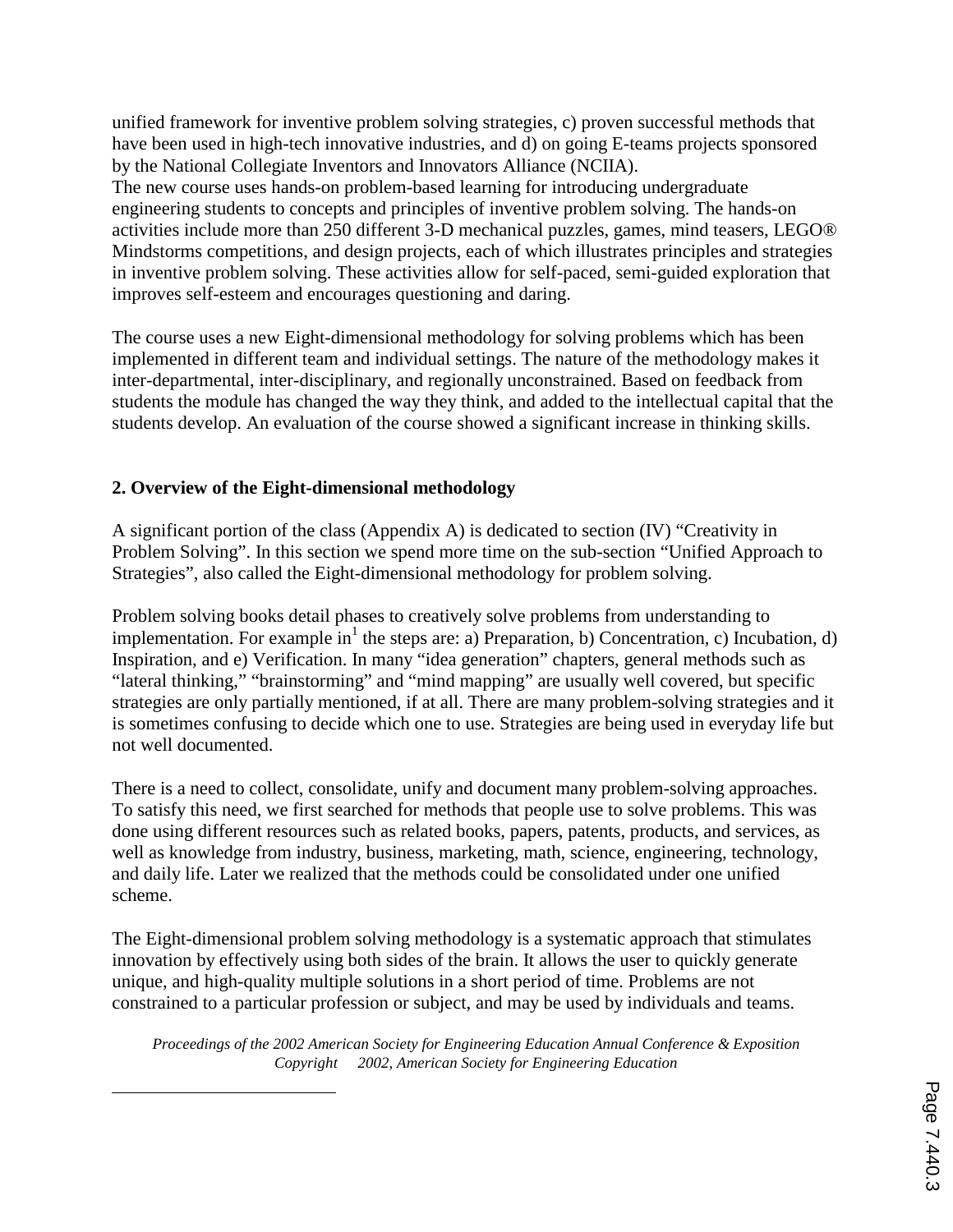It works extremely well in brainstorming sessions. It is easy to teach, learn and use. Hands-on activities are used to experience the eight strategies. The methodology includes the following strategies: *Uniqueness, Dimensionality, Directionality, Consolidation, Segmentation, Modification, Similarity, and Experimentation.*

This new eight-dimensional methodology has been taught to engineering and computer science students at Florida Atlantic University. Recently, students from other colleges such as Social Sciences, Arts and Humanities, Business and Marketing joined classes and workshops where this new methodology has been taught. In addition, workshops have been conducted to faculty and students at other universities.

The new methodology has been recently evaluated with encouraging results. They show a great increase in the number of ideas generated by students who were exposed to the new strategies.

# **3. Innovative Problem Solving: Related work**

The literature on creativity and problem solving is quite rich. Some books focus on creativity in general  $^{2-11}$ ; some on general methods for problem solving such as brainstorming, brainwriting and lateral thinking  $12-18$ ; and others deal with identifying creativity styles  $11,19-21$ . There are books that focus on mental blocks and how to overcome them  $22-24$ . The literature is business- and industry-related  $25-27$ , engineering- and technology-oriented  $28-37$  with focus on inventions  $38$ , or math specific <sup>39</sup>. Many books are intended for younger students <sup>40,41</sup>. Puzzles and games for developing creative minds <sup>42-48</sup> are the subjects of many books.

Most of related literature can be used in place of reference books but is not suitable nor meant to be used as textbooks. To teach these topics the instructor has to extract bits and pieces from many sources. When it comes to strategies, even the best available problem solving books in engineering and computer science (for example <sup>33</sup>) describe general methods, but mention only a few specific strategies, indicating a real void in the literature.

The strategies described in this paper contain several levels of sub-strategies that can be used to solve problems. The following are examples of two resources used in our related research.

Systematic methods One example is the TRIZ methodology. TRIZ is a Russian Acronym for the theory of inventive problem solving. Genrikh Altshuller  $28-30$  and his colleagues studied over two million patents and identified the main principles and knowledge that define the process for solving inventive problems. TRIZ makes use of the global patent collection and the known effects of science (physics, chemistry and geometry) as a database to support the needs of problem solvers. TRIZ is currently being used internationally leading to a substantial increase in the number of patents by many corporations including Motorola, Proctor and Gamble, Xerox, Kodak, McDonnell Douglas, Hughes, AT&T, General Motors, General Electric, and Ford<sup>32</sup>.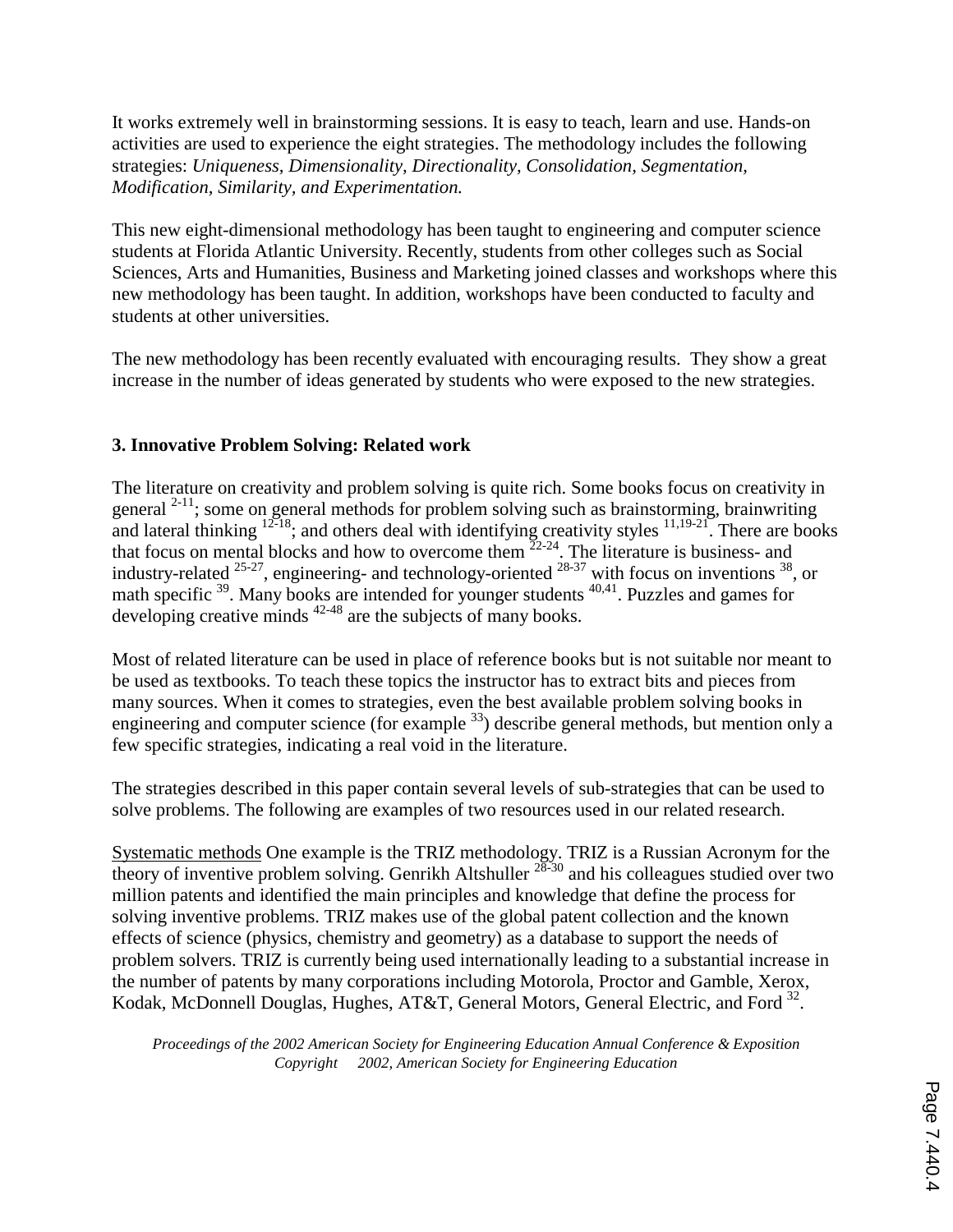Non-systematic strategies Several are being used by industry; in particular, DuPont had a very successful program on innovation and creativity. It has been shown  $27$  how the company recognized and successfully implemented the six dimensions of creativity.

# **4. The Eight-strategies**

 $\overline{a}$ 

The strategies for inventive and innovative problem solving are pictorially illustrated next. They can be used in any order to solve problems. They provide directions for thinking, thus allowing the use the left and right modes of the brain. The related sub-strategies are listed next.

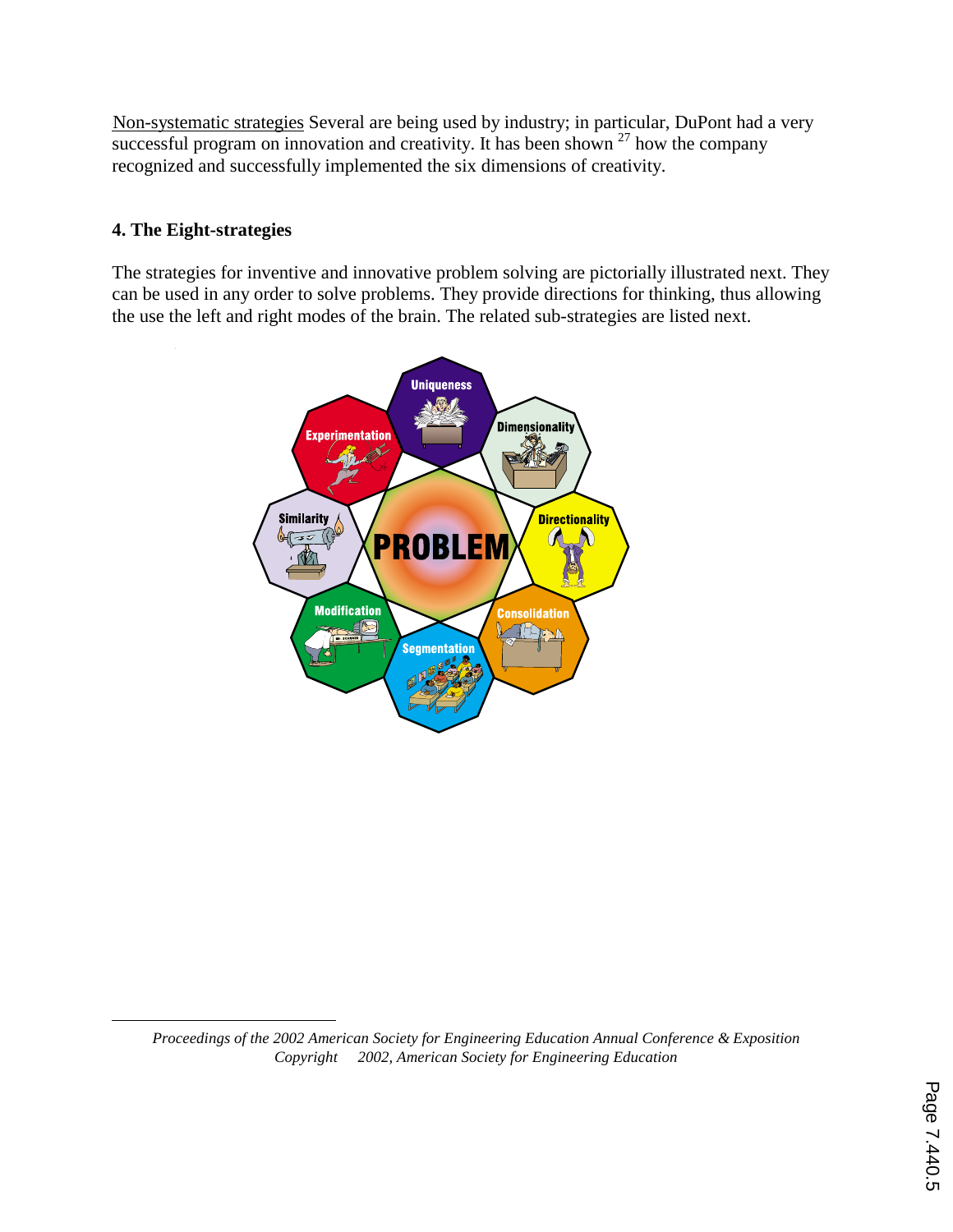## 1. Uniqueness

1.1 Discover what does not change 1.2 Compare characteristics/features

## 2. Dimensionality

2.1 Start with less 2.2 Start with more 2.3 Manipulate time/space/cost dimensions and structure/topology/state 2.4 Reduce details: 2.5 Duplicate it/ Repeat it

3. Directionality

3.1 The other way around 3.2 All Directions

### 4. Consolidation

4.1 Combine

4.2 Multi purpose

5. Segmentation

- 5.1 Learn to share and Manage resources
- 5.2 Segment/cut
- 5.3 Separate

#### 6. Modification

6.1 Rearrange 6.2 Extract/pull 6.3 Substitute/exchange 6.4 Add/ Subtract 6.5 Change 6.6 Self Modification 6.7 Add something in between 6.8 Localize 6.9 Take partial or overdone action 6.10 Automate It 6.11 Purify / mix *Proceedings of the 2002 American Society for Engineering Education Annual Conference & Exposition Copyright 2002, American Society for Engineering Education*

# 7. Similarity

7.1 Look for Pattern/Rule

7.2 Look and use analogy

7.3 Make it similar

## 8. Experimentation

8.1 Work it out

 $\overline{a}$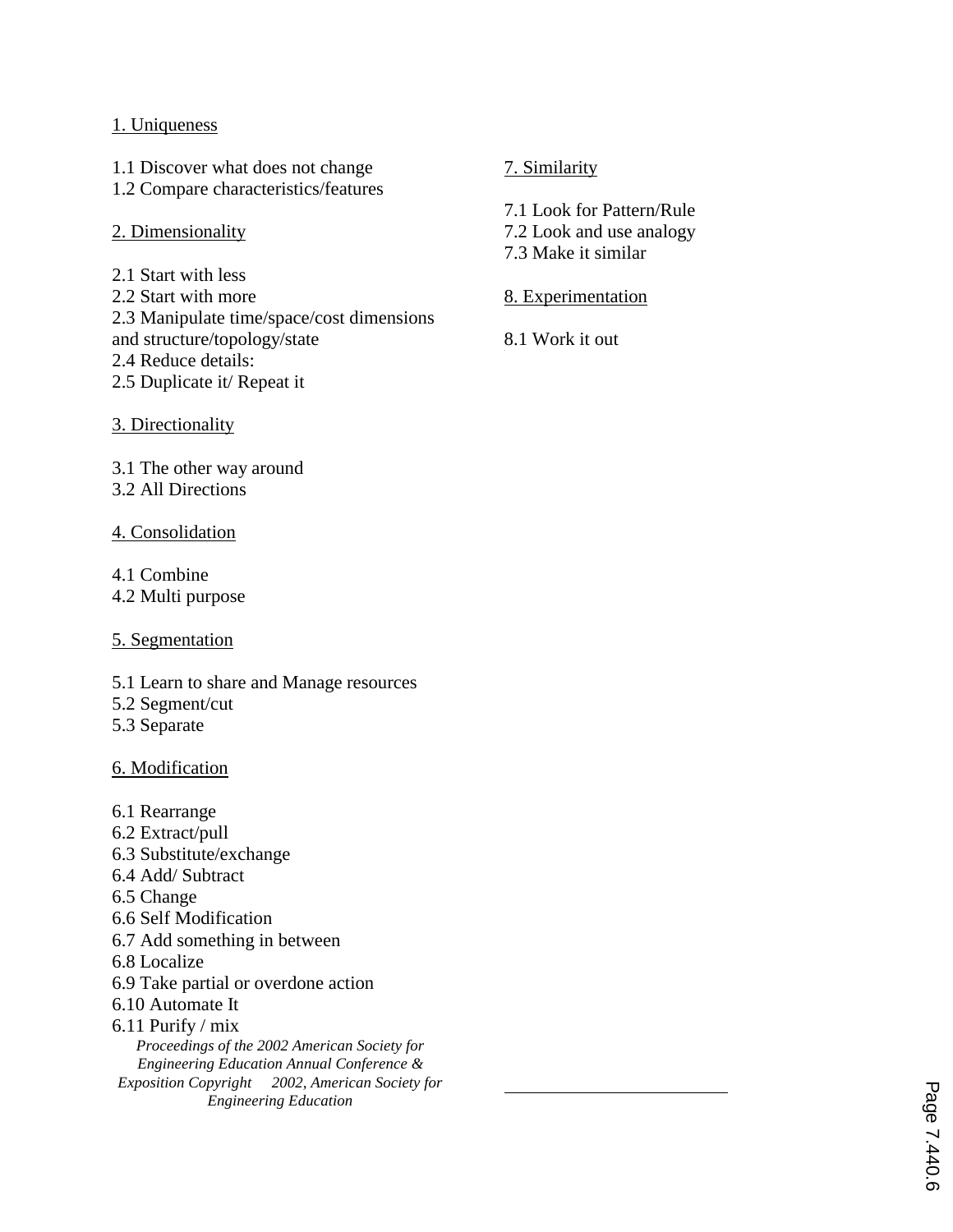# **5. Examples for course and laboratory material, projects, teaming and communication activities**

# **5a) Course material**

The following are some example-based explanations for the different strategies:

## **a1)** Example for the **Uniqueness** strategy

There is a need to separate juicy and non-juicy oranges at a high rate. How can this be done?

A solution: look for a feature or property of an orange that highly correlates with juiciness. Obviously it is not color, size, weight, or texture. The main property that distinguishes the oranges is *specific density*. To measure the specific density it is not necessary to measure the weight and volume of each orange separately and then find the ratio of the two. It can be done directly by observing the time it takes for an orange to surface from under the water after being thrown from a certain height. The longer time the juicier the orange. This simple "uniqueness" strategy was used to separate oranges at a high rate, by letting them slide into a canal with moving water that had some longitudinal dividers. When an orange surfaces, it appears between two dividers, signifying a certain level of juiciness.

## **a2)** Example for the **Dimensionality** strategy

One of the major problems in picking an object from a pile (known as the "bin-picking" problem) using a robotic arm, a camera, and a computer, is to identify which object is on top.

A solution is to move a light source around the bin. The portions in the image of the bin that get no shadow from all illuminated directions belong to surfaces of objects on top. Here a time dimension was added to solve the problem.

The following are a few **brain-teasers** examples used to introduce some of the strategies:



*Proceedings of the 2002 American Society for Engineering Education Annual Conference & Exposition Copyright 2002, American Society for Engineering Education*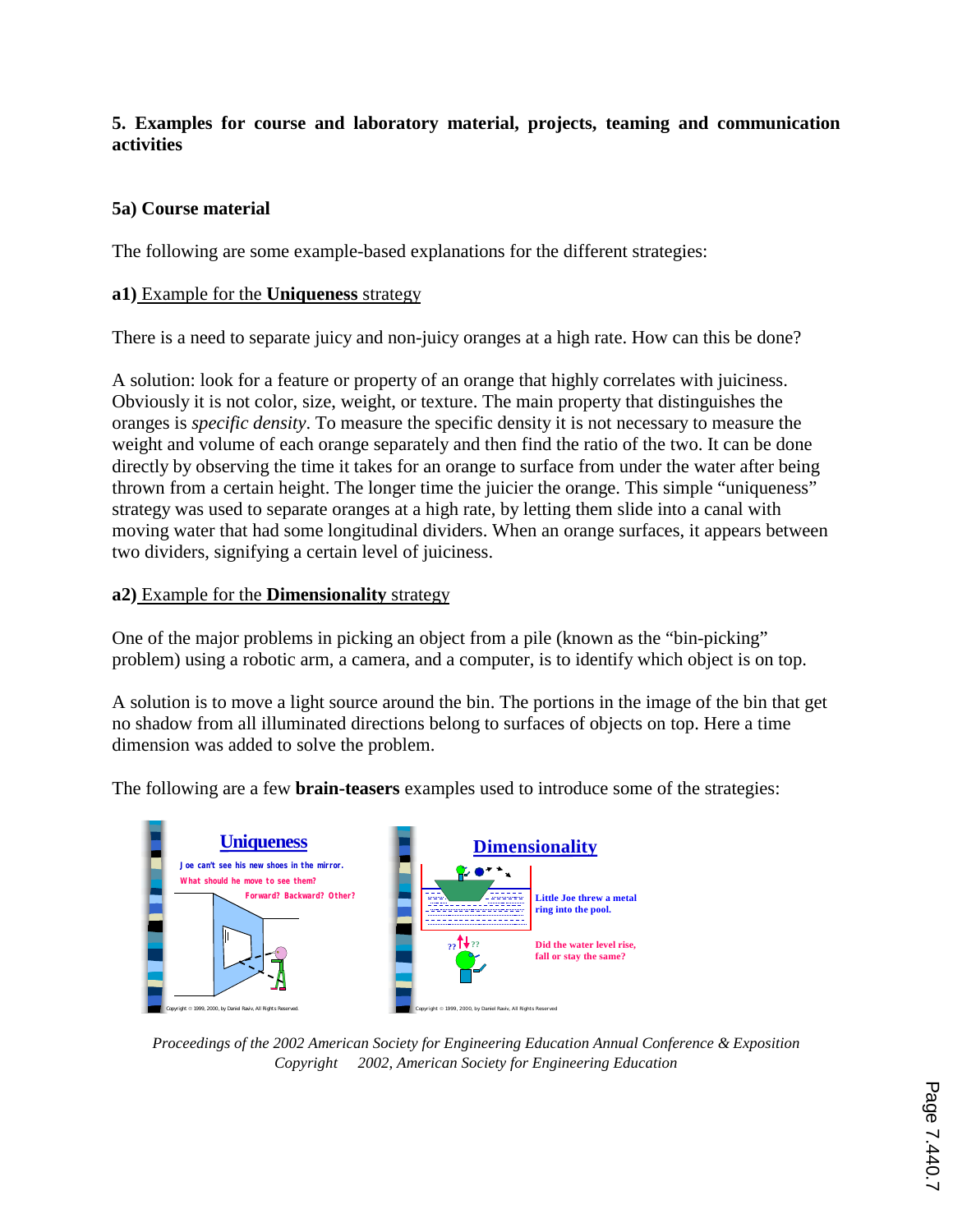The following **brainteaser** is one of many that has been used to introduce the use of several strategies:



There are several possible solutions to this problem. Clearly "trial-and-error" will eventually lead to a solution (**Experimentation**). However, more efficient solutions can be utilized using the eight-dimensional methodology:

- 1. **Dimensionality**: Start at a bunny (your choice) and find which bunny is the last one to be eaten. Count the number of bunnies needed to align the last one with the desired blue bunny. Use this number to shift your starting point. For example, if you ended up three bunnies short of the blue one, shift your first chosen bunny by three. This is the desired solution.
- 2. **Directionality**: Start backwards from the blue bunny counter-clockwise to find the first bunny.

The following is a sample of some examples used to introduce some of the eight strategies:

*Proceedings of the 2002 American Society for Engineering Education Annual Conference & Exposition Copyright 2002, American Society for Engineering Education*

 $\overline{a}$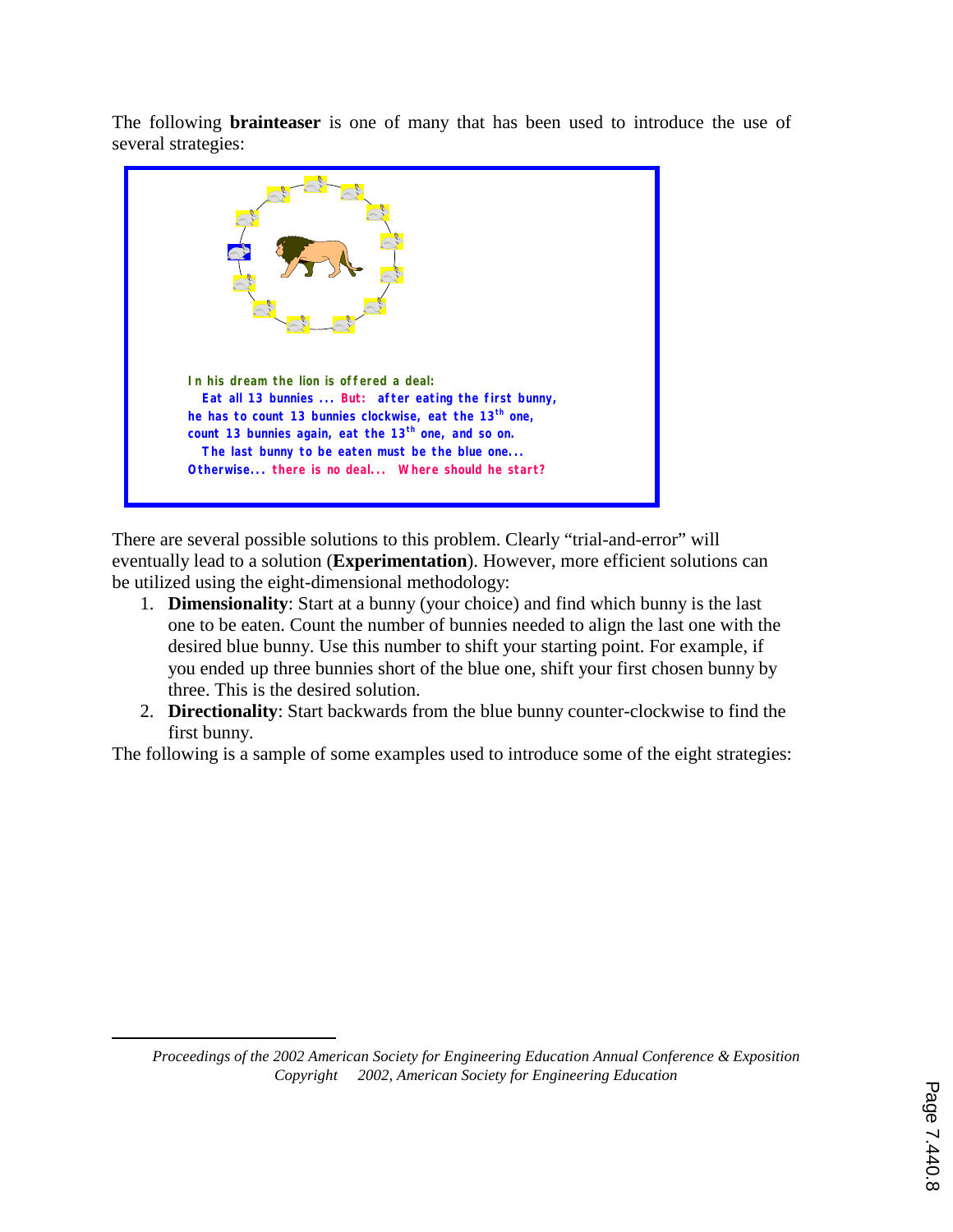#### *DIRECTIONALITY -* The Other *DIMESIONALITY -* Start with More *Generalize & Solve a more Generalize & Solve a more Use indirect Measurement* Way Around *general/ global case general/ global case* A conventional sphygmomanometer provides Edward Jenner is renown as the "father of smallpox pressure and developing an vaccination". He concluded that people oscillation frequency. Piezowho had earlier caught electric elements of the The word vaccination the mild disease of pressure sensor was utilized derives directly from cowpox did not catch for converting an amount of the normally fatal the blood pressure into the cowpox. Vacca is the disease of smallpox. oscillation frequency. US Patent No. 4,262,675 http://home.sprynet.com/~btomp/smallpox.htm *CONSOLIDATION -* Combine *SEGMENTATION -* Segment / Cut **ANTENNIA ANTEN** *Combine and put together Divide an object into independent parts* In 1891 Charles Elsener, the Rubber had been It was Stephen Perry in son of a Swiss hat maker, widely spread when in 1845 who made the was trying to find a way to 1820, Englishman patent for Rubber bands stay in his motherland. Thomas Hancock cut when he discovered lany people were migrating a rubber bottle into their wide variety of to the Americans and this strips. He used resources in Switzerland uses. these strips as garters were becoming scarce. and waistbands. . He took a blade, an awl, a can opener, Oddly, he never took and a screwdriver – connecting them out a patent on his together to create the soldier's knife, the invention. first multipurpose tool Wulffson "The Invention of Ordinary Things" p.66 *SIMILARITY -* Look for Analogy *EXPERIMENTATION -* Work it Out *Recall a path of thought - Adapt it Try it out* In 1964, Bill Bowerman, a track coach from the Jacques and Joseph University of Oregon, and Montgolfier realized one of his runners, Phil smoke always rises, Knight, created a company to and in 1783 captured produce better running shoes. the smoke to lift In 1972, Bowerman invented They named the objects. Thus, they waffle soles by shaping company NIKE, after created the first hot-air the Greek goddess of rubber in the waffle iron in balloon. Victory. his kitchen. His soles gave running shoes optimal

## **5b. Laboratory material**

traction. http://web.mit.edu/invent/www/inventorsA-H/bowermanknight.html

The eight strategies are experienced by individuals and teams. We view team building and teamwork as extremely important, since communication skills, trust, sharing ideas, etc. are crucial in the workplace. In addition to demonstrating the strategies, the laboratory material is intended to add a fun component to the learning experience, allow for self-paced exploration that improves self-esteem.

Presence "Encyclopedia of Inventions" p.54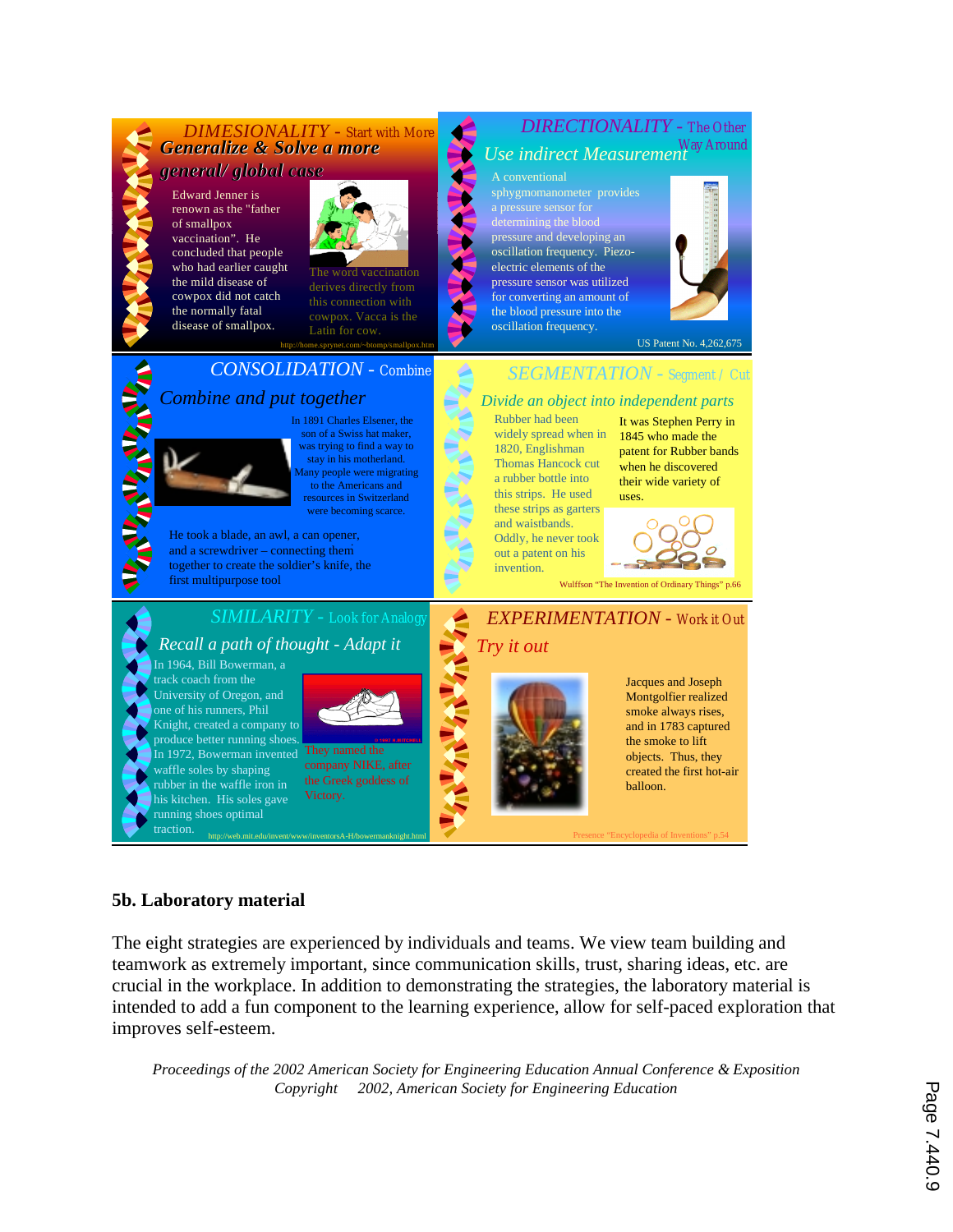**b1)** A strategy-oriented robotic task using off-the-shelf programmable autonomous (sensorequipped) wheeled mini-robots. The programming is done at high-level languages. Software packages for the robots are available from the robot manufacturers. Three different tasks were developed. In the last few semesters we used the LEGO<sup>®</sup> MindStorms<sup>™</sup> in three different teambased autonomous competitions: 1) speed, 2) getting out of a maze, and 3) down-hill obstacleavoidance, all developed, designed and implemented by the author. The following two pictures were taken during the "speed" and "maze" competitions.

Example: In a fenced floor area that contains five different size stationary objects, use a robot to find an object and stop next to it. This introductory example involves many of the strategies that were previously discussed. The robot needs to: 1) be programmed to discover the *unique features* of the desired object based on actual measurements; 2) move in two *dimensions* along well thought-out directions that may change on line due to new sensory information; 3) *segment* a task into several sub-tasks; 4) *cooperate* with other robots, etc. *Experimentation* and *modification*s are expected until the robot "behaves well".



**b2**) Short term design projects for individuals and teams from different disciplines in particular, Electrical Engineering, Mechanical Engineering, and Computer Science.

# b2.1) Mechanical Engineering example

A team consisting of three students is given a mirror, an 8 ½"x11" sheet of paper, a pencil, and a ruler. The task is to find a method to determine the height of an unreachable ceiling. This project involves teamwork and the use of limited resources (*uniqueness*), using proportion (*dimensionality*), specific spatial alignment of the mirror (*directionality*), teaming up with other groups (*consolidation*), *similarity* (similar triangles approach), and *experimentation*. Another important feature of this project is the better understanding of the "no right or wrong" and "no unique solution" concepts.

# b2.2) Electrical Engineering example

 $\overline{a}$ 

A team of students gets light-emitting diodes (LED's) and integrated logic circuits. Using a power source, a breadboard and wires they need to solve the following problem: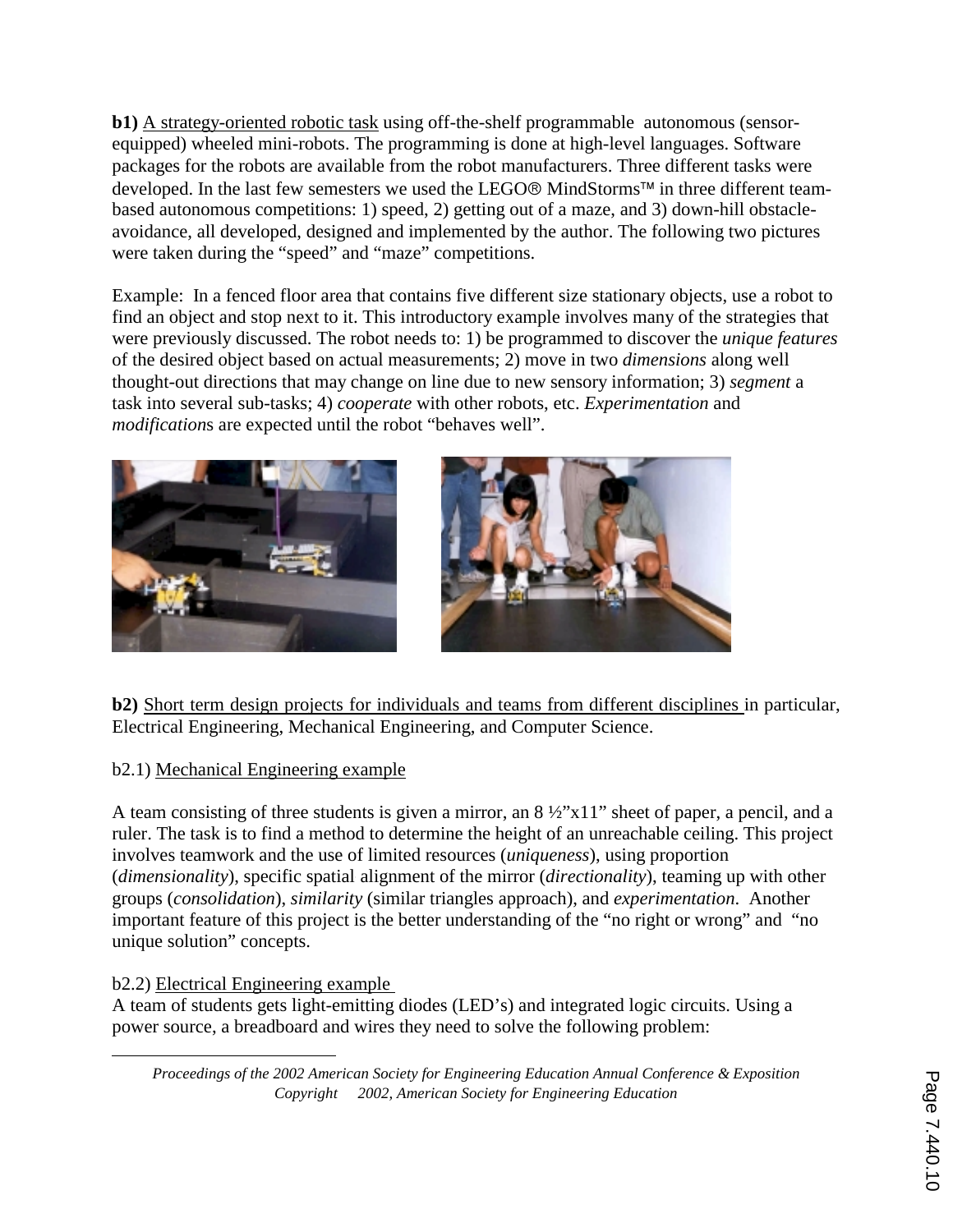An ENGINE in a new car can be turned ON if:

(The KEY is ON) AND (BATTERY is ON) AND (The A/C is OFF OR The LIGHTS are OFF) Use smallest number of NAND and NOT Gates to implement the "ENGINE ON" function. This example relates to *dimensionality, modification, similarity*, and *experimentation* strategies.

## b2.3) Computer Science example

 $\overline{a}$ 

Find the general solution to the "Tower of Hanoi" problem. Write a program that will produce the solution for N disks (N< 10). In this example students experiment with a small-scale handson solution (*segmentation* and *experimentation* strategies), then generalize it (*dimensionality* strategy).

**b3)** Long-term multidiscipline industry-oriented design projects for individuals and teams. Each of the design projects includes the task, materials, assumptions, constraints, rules, criteria for winning, etc.

Example: Use two mousetraps and a \$30 budget to build a mobile platform that can overcome one speed bump and one large obstacle, move 8 meters and stop.

This team project may incorporates *all strategies* depending on the particular design.

**b4)** Learning to use patent related software to speed-up generation of ideas.

There are several US companies that have developed software for speeding up the inventing process. They use databases of about two million patents clustered according to inventive principles. Given a problem the software directs the user to several clusters of patents that solve similar or related problems. Recently we purchased and used the basic versions of TRIZ software from Ideation International Inc. and Invention Machine Inc.

**b5)** Learning to use several different patent databases for searching for patents and ideas via the internet.

The US Patent and Trademark Office (www.uspto.gov), and IBM (www.ibm.com/patents) provide databases for "smart" patent searches.

## **b6)** Practicing the eight dimensional strategies using 3-D mechanical puzzles.

 Example: Three cups containing two marbles each are labeled as follows: Red-Blue, Blue-Blue and Red-Red. All three cups are labeled incorrectly. There are two blue marbles in one cup, two red marbles in a second cup, and a red and blue marbles in a third cup. By pulling out *one* marble, and not looking at the other cups' contents, determine the color of the marbles in each cup. The solution involves the strategies of *uniqueness* and *experimentation*.

The following pictures show the students in action. Currently we use more than 250 different 3D puzzles. For more information please see**: http://www.ee.**<sup>8</sup> **fau.edu/faculty/raviv/teach.htm.** 

*Proceedings of the 2002 American Society for Engineering Education Annual Conference & Exposition Copyright 2002, American Society for Engineering Education*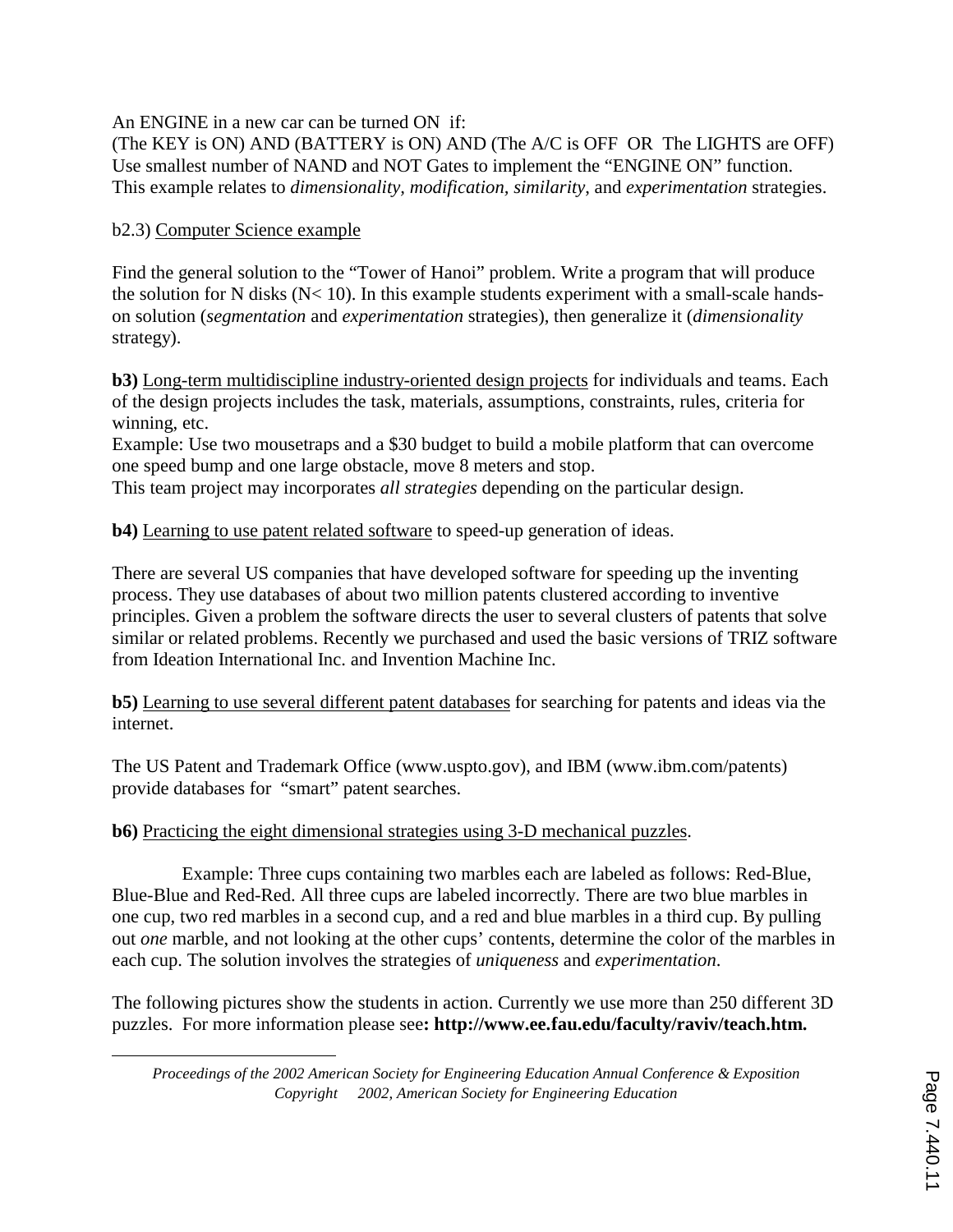



## **b7)** E-teams projects

Several E-teams were formed to solve specific problems in intelligent vehicles. Each E-team was assigned a task. The team members used the eight-dimensional methodology to generate solutions, chose the best solution, completed comprehensive patent and marketability searches, and designed prototypes. If the results deem patentable and marketable, the ideas would be patented.

The theme for the E-team projects is related to the author research area, i.e., intelligent vehicles. In particular, the projects are related to collision avoidance. Examples for E-team tasks:

- •Sensor fusion system for detecting obstacles
- •Smart bumpers to minimize collision effects
- •Advanced collision-warning system
- •Radar-based system for controlling traffic lights
- Alternatives to speed bumps

 $\overline{a}$ 

These tasks involved students from different disciplines. They were meant to change the way student teams approach and solve problems with commercial potential in the short and long runs. In these activities individuals and teams experienced the eight strategies. In addition to demonstrating the strategies, the projects were intended to add an industry-related component to the learning experience, allowed for self-paced, semi-guided exploration that improved selfesteem and encouraged questioning and daring.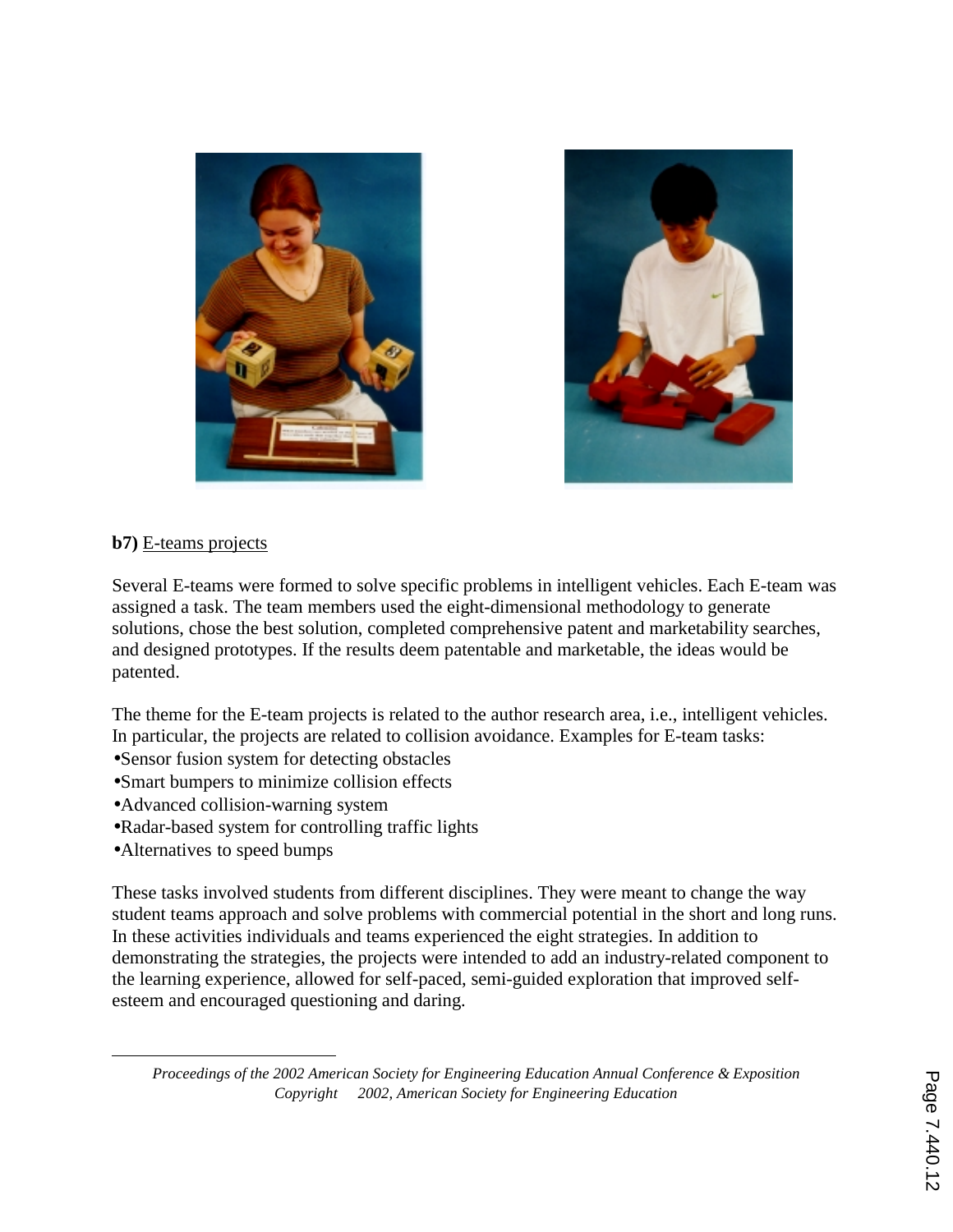# **6. Evaluation**

When dealing with assessment of creativity, there are four different facets to consider  $49$ : 1) Qualities of the person  $^{49}$ , 2) Aspects of the process  $^{50}$ , 3) Characteristics of products  $^{51}$ , and 4) Nature of the environment  $52$ . This project deals mainly with the process facet of creativity. It focuses on the various stages of thinking or problem solving people engage in while producing something new and useful, including practical strategies for creative thinking <sup>8</sup>. It also deals with examining the effect of process training <sup>50</sup>.

Little has been said and done regarding measurement of this creativity dimension, perhaps due to its "application" focus. The surprising little research work in this area leaves us with a particularly challenging task of evaluating the success of the project's goals.

In addition to peer evaluation **we chose to measure student achievements by**:

1. Measuring the difference within the same control group (pre-tests and post-tests).

2. Measuring the relative incremental change between two different groups of students: one that participates in the class and the other that does not.

The following are results obtained from two different classes: "Linear Systems", usually taken by students in their fourth or fifth semester, and "Inventive Problem Solving" usually taken by senior level students.

Each class was visited twice. At the beginning and towards the end of the Fall 2000 semester. At each visit students were given two different problems and asked to generate as many solutions as possible. The problems in the "beginning visits" were different from the problems of the "end visits". The problems given to students were identical in both classes. Questions #1 and #2 were given in the "beginning visits", and questions #3 and #4 at the "end visits".

# **Number of participants in the study**

Question #1: "linear" class: 17, "Inventive " class: 25. Question #2: "linear" class: 17, "Inventive " class: 26. Question #3: "linear" class: 15, "Inventive " class: 24.

Question #4: "linear" class: 17, "Inventive " class: 24.

The missing student from the "beginning" visit of the "inventive" class was late and missed the first question. The missing students from the "end" visit of the "linear" class were late and missed the third question.

# **Results**

 $\overline{a}$ 

During the **"beginning" visits** (one per class) the "linear" class students performed better than the students in the "inventive" class: in question 1, the average number of solutions in the **"linear"** class was **8.71** with standard deviation of 3.39, where in the **"inventive"** class the

*Proceedings of the 2002 American Society for Engineering Education Annual Conference & Exposition Copyright 2002, American Society for Engineering Education*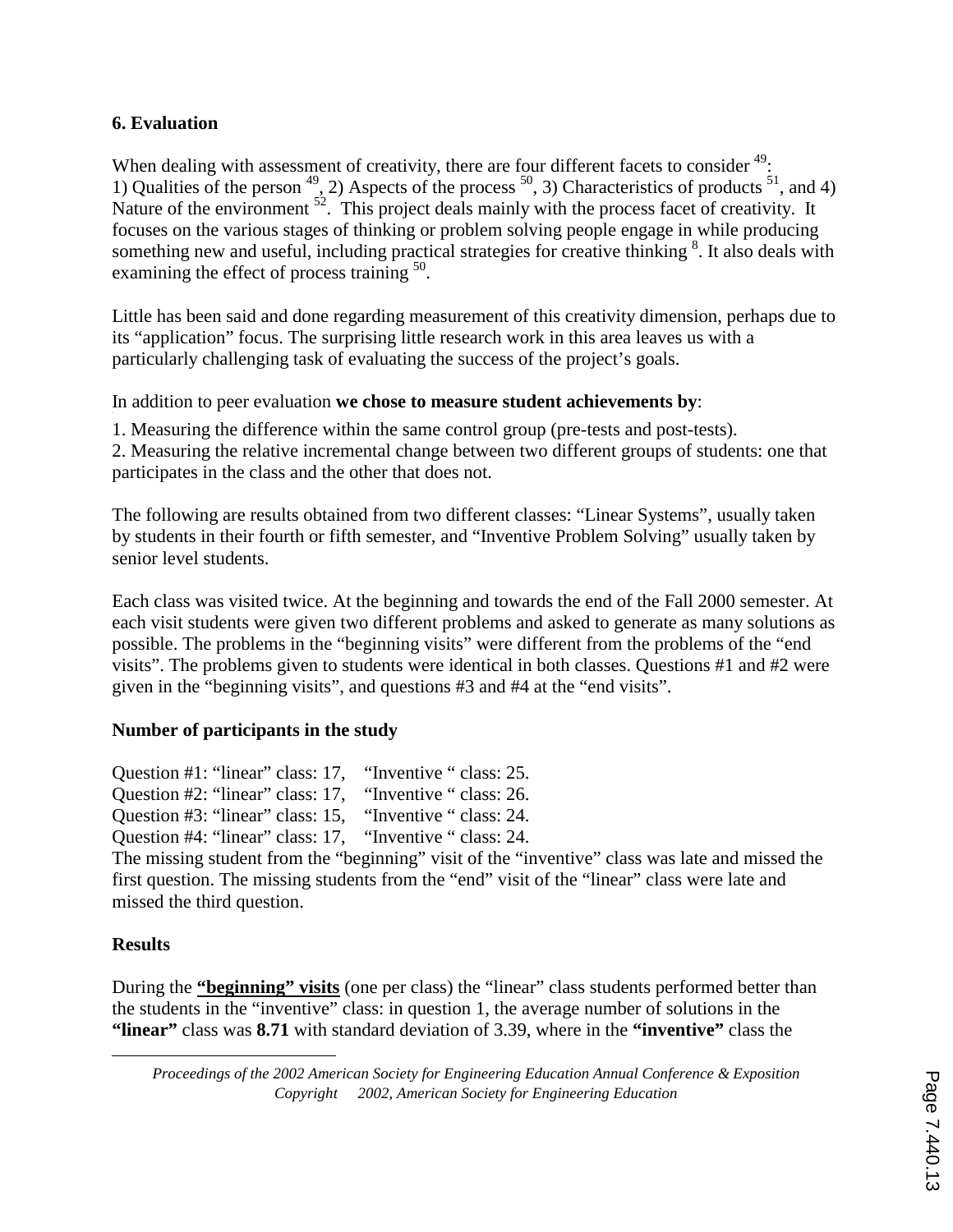average was **5.60** with standard deviation of 3.39. In question 2, the average number of solutions in the **"linear"** class was **3.59** with standard deviation of 2.83, where in the **"inventive"** class the average was **2.73** with standard deviation of 2.15. These finding surprised us since we did not expect to notice meaningful differences. They may be due to the fact that students in their early stages of their college studies are more "open minded".

During the **"end" visits** (one per class) the "inventive" class students performed better than the students in the "linear" class: in question 3 the average number of solutions in the **"linear"** class was **5.60** with standard deviation of 2.35, where in the **"inventive"** class the average was **9.75** with standard deviation of 3.86. In question 4 the average number of solutions in the **"linear"** class was **6.18** with standard deviation of 2.32, where in the **"inventive"** class the average was **6.71** with standard deviation of 2.81

# **7. On-going and future work**

 $\overline{a}$ 

In this paper we reported on a class that attempts to enhance inventive thinking skills of undergraduate students. It is based both scientific and educational merits that expose students to hands-on inventive problem solving. The class uses: a) well established systematic and nonsystematic approaches to inventive problem solving, b) results from NSF support to FAU on unified frame for inventive problem solving strategies, c) proven successful methods that are currently being used in high-tech innovative industries, and d) on going E-teams projects sponsored by the National Collegiate Inventors and Innovators Alliance (NCIIA).

Currently, we are focusing on expansion of the course and in particular the Eight dimensions, to include more hands-on and design activities, and on formative as well as summative evaluations.

Ideas from the course are being used in the "Fundamentals of Engineering" course offered to all engineering at the freshmen level, and starting Spring 2001 semester they have been incorporated as part of the new "Design 1 and 2" course sequence. The course is currently being considered for becoming a core course in Engineering. It was officially approved for Social Science, Arts and Humanities majors, and we believe that other colleges will approve it as well. In addition, we are exploring the creation of a "Minor in Entrepreneurship and Creativity" program for engineering students, in which this course will be incorporated. Select pieces of the material have been taught to high school students as part of the "Engineering Scholar Program" intended for top high school seniors. The National Inventors Hall of Fame is considering the development of programs to high school students based on this class.

We are interested in sharing and working with other colleges and institutions nationwide. Some work already started with the University of Florida, and North Carolina State University. A new company has been formed to offer portion of the course to industry. See www.productivethinking.com

*Proceedings of the 2002 American Society for Engineering Education Annual Conference & Exposition Copyright 2002, American Society for Engineering Education*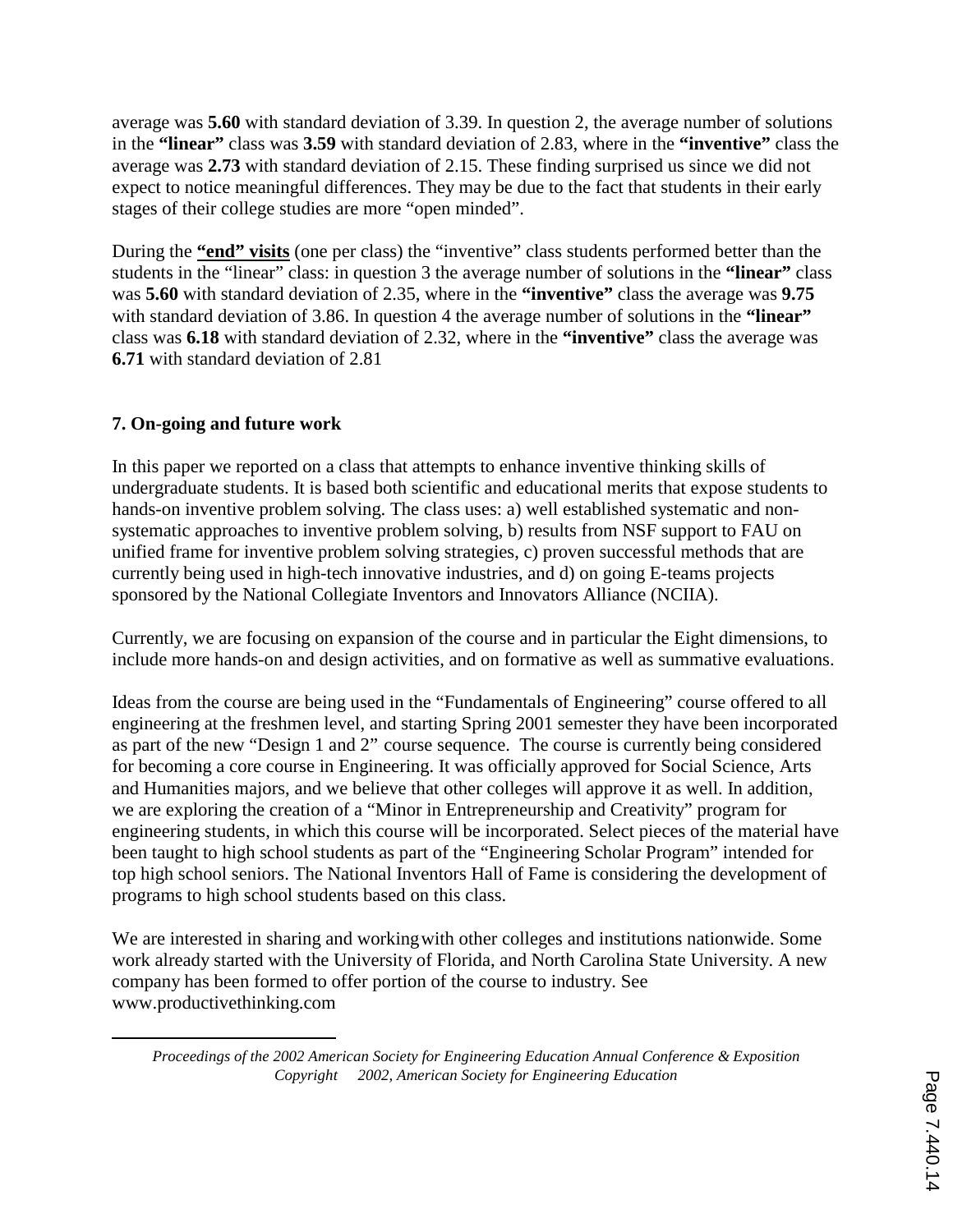#### **8. Acknowledgement**

The author would like to thank NSF and NCIIA for supporting research and implementation of the project. Special thanks to Mr. Allapon, the Teaching Assistant of the class for his dedicated work, and Mr. Richard Viens who put some of the industry-related examples together in a nice and clear format. Tal Raviv suggested very constructive comments to the paper.

#### **Bibliography**

- 1. Kemper, J.D., Sanders, B.R., Engineers and Their Profession, Fifth Edition, Oxford University Press, 2001.
- 2. Buzon, T., *Use Both Sides of Your Brain*, Dutton, 1983.
- 3. Csikszentmihalyi, M., *Creativity*, Harper Collins, 1996.
- 4. Gardner, H., *Brain, Mind and Creativity*, Basic Books Inc. Publishers, 1983.

5. Glassman, E., *Creativity Handbook: Shift Paradigms and Harvest Creative Thinking at Work*, The LCS Press, 1991.

- 6. Gordon, W.J.J., *The Metaphorical Way of Learning and Knowing,* Porpoise Books, 1971.
- 7. Higgins, J., *101 Creative Problem Solving Techniques*, The New Management Publishing Company, 1994.

8. Osborn, A.F., *Applied Imagination: Principles and Procedures of Creative Problem Solving*, Charles Scribner's Sons, 1979.

- 9. Parnes, S., *Source book for Creative Problem Solving*, Creative Education Foundation Press, 1992.
- 10. Weisberg R., *Creativity: Beyond the Myth of Genius*, W.H. Freeman & company, 1992.

11. Wycoff, J., Mind Mapping: Your Personal Guide to Exploring Creativity and Problem Solving, Berkeley Publishing Group, 1991.

- 12. deBono, E., *DeBono's Thinking Course*, Facts on File Books, 1994.
- 13. de Bono, E., *The Use of Lateral Thinking,* Penguin Books, 1990.
- 14. de Bono, E., *Lateral Thinking for Management*, Penguin Books Ltd., 1971.
- 15. de Bono, E., *Six Thinking Hats,* Little, Brown & Co., 1985.
- 16. de Bono, E., *CoRT Thinking*, Advanced Practical Thinking Training, Inc., 1995.
- 17. de Bono, E., *Serious Creativity*, Harper Collins, 1992.
- 18. Isaksen, S.G., Dorval K.B., and Treffinger, D*., Creative Approaches to Problem Solving*, Kendall Hunt Publishing, Co. 1991.
- 19. Gordon, W.J.J., *Synectics,* Harper & Row, 1961.
- 20. Herrmann, N., *The Creative Brain*, Brain Books, 1988.
- 21. Kirton, M.J., *Adaptors and Innovators: Styles of Creativity and Problem Solving,* Routledge, 1994.
- 22. Adams, J., *Conceptual Blockbusting: A Guide to Better Ideas*, 2<sup>nd</sup> Edition, N.W. Norton Co. 1979.
- 23. Von Oech, R., *A Whack on the Side of the Head*, Warner Books, 1990.
- 24. Von Oech, R., *A Kick In the Seat of the Pants*, Harper Perennial, 1986.
- 25. Atwood, C.S., and Smith, R.C. Jr., "Creative Practices Survey", Consensus, Vol. 4, No. 2,
- 26. Prather, C.W., "Risks and Rewards", Executive Excellence, January 1992.
- 27. Tanner, D., *Total Creativity in Business and Industry*, Advanced Practical Thinking Training Inc., 1997.

28. Altshuller, G., *Creativity as an Exact Science* (Translated from Russian), Gordon and Breach Science Publishers, 1984.

- 29. Altshuller, G., *The Art of Inventing (And Suddenly The Inventor Appeared)*, translated by S. Lev, 1990.
- 30. Altshuller, G., *40 Principles, Keys to Technical Innovation*, Technical Innovation Center, 1997.
- 31. Fogler, H.S. and LeBlanc, S.E., *Strategies for Creative Problem Solving*, Prentice Hall, 1995.
- 32. Kaplan, S.*, Introduction to TRIZ,* Ideation International, Inc., 1997.
- 33. Lumsdaine, E. and Lumsdaine, M., *Creative Problem Solving,* McGraw Hill, 1995.
- 34. Raviv, D., Instructor's Notes, Florida Atlantic University, 1998.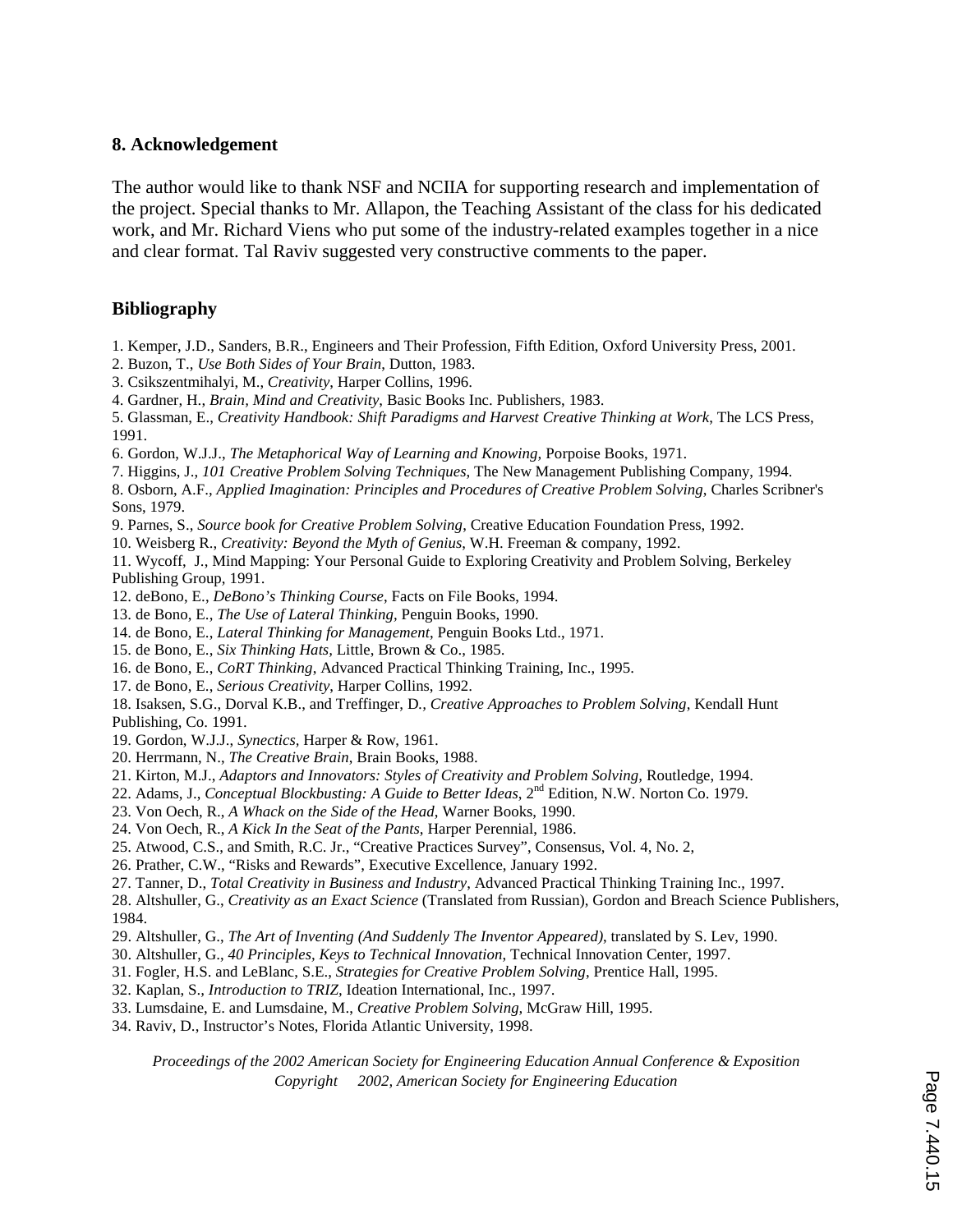35. Raviv, D., "Teaching Inventive Thinking", *Recent Advances in Robotics Conference,* 

http://www.me.ufl.edu/FLA99, University of Florida, April 29-30, 1999.

36. Research Report*, TRIZ: An Approach to Systematic Innovation*, GOAL /QPC, 1997.

37. Sickafus, E., *Unified Structured Inventive Thinking*, Ntelleck, 1997.

38. Pressman, D., *Patent It Yourself*, 5th Edition, NOLO Press, 1996.

39. Polya, G., *How to Solve It: A new Aspect of Mathematical Method*, 2nd Edition, Princeton University Press, 1957.

40. *Camp Invention Curriculum*, The National Inventor Hall of Fame, Inventure Place, Akron, Ohio, 1999.

41. *Meant to Invent*, Teacher Edition, Academy of Applied Science, Concord , New Hampshire, 1997.

42. Anderson, C., *Brain Stretcher*, Midwest Publications Co., Inc., California, 1975.

December 1990.

43. Dudney, H.E., *Amusements in Mathematics*, Dover Publication, New York, 1970.

44. Kordemsky, B.A., *The Moscow Puzzles*, Dover Publications, Inc., New York, 1992.

45. Rohrer, D., *Thought Provoker*, Key curriculum Press, 1993.

46. Rohrer, D., *More Thought Provoker*, Key curriculum Press, 1994.

47. Townsend, C.B., *World's Most Amazing Puzzles*, Sterling Publishing Co., New York, 1993.

48. Townsend, C.B., *The World's Most Challenging Puzzles*, Sterling Publishing Co., New York, 1988.

49. Isaksen, S.G. Puccio, G.J., and Treffinger, D.J., An Ecological Approach to Creative Thinking: Profiling for Creative Problem Solving, *The Journal of Creative Behavior*, 27, pp 149-170, 1993.

50. Firestien, R.L., and McCowan, R.J, Creative Problem Solving and Communication Behavior in Small Groups. *Creativity Research Journal*, 1, pp. 106-114, 1988.

51. Besemer, S.P., and Treffinger, D.J., Analysis of creativity products: Review and Synthesis. *The journal of Creative Behavior*, 15, pp. 158-178, 1981.

52. Ekvall, G*., Climate, structure and innovativeness of organizations: A theoretical framework and experiment*, Stockholm, Sweden, The Swedish Council for Management and Work Life Issues, 1983.

## **Appendix A**

 $\overline{a}$ 

#### **"Introduction to Inventive Problem Solving in Engineering": Topics**

#### **I. Introduction**

Making a case for creativity Creative thinking as a skill The multi-dimensional approach to creative thinking Creativity and inventiveness **II. Valuing diversity in thinking**  Thinking preferences Creativity styles Behavior patterns **III. Setting the stage for success**  Basic philosophy Having a vision Setting the right attitude Recognizing and avoiding mental blocks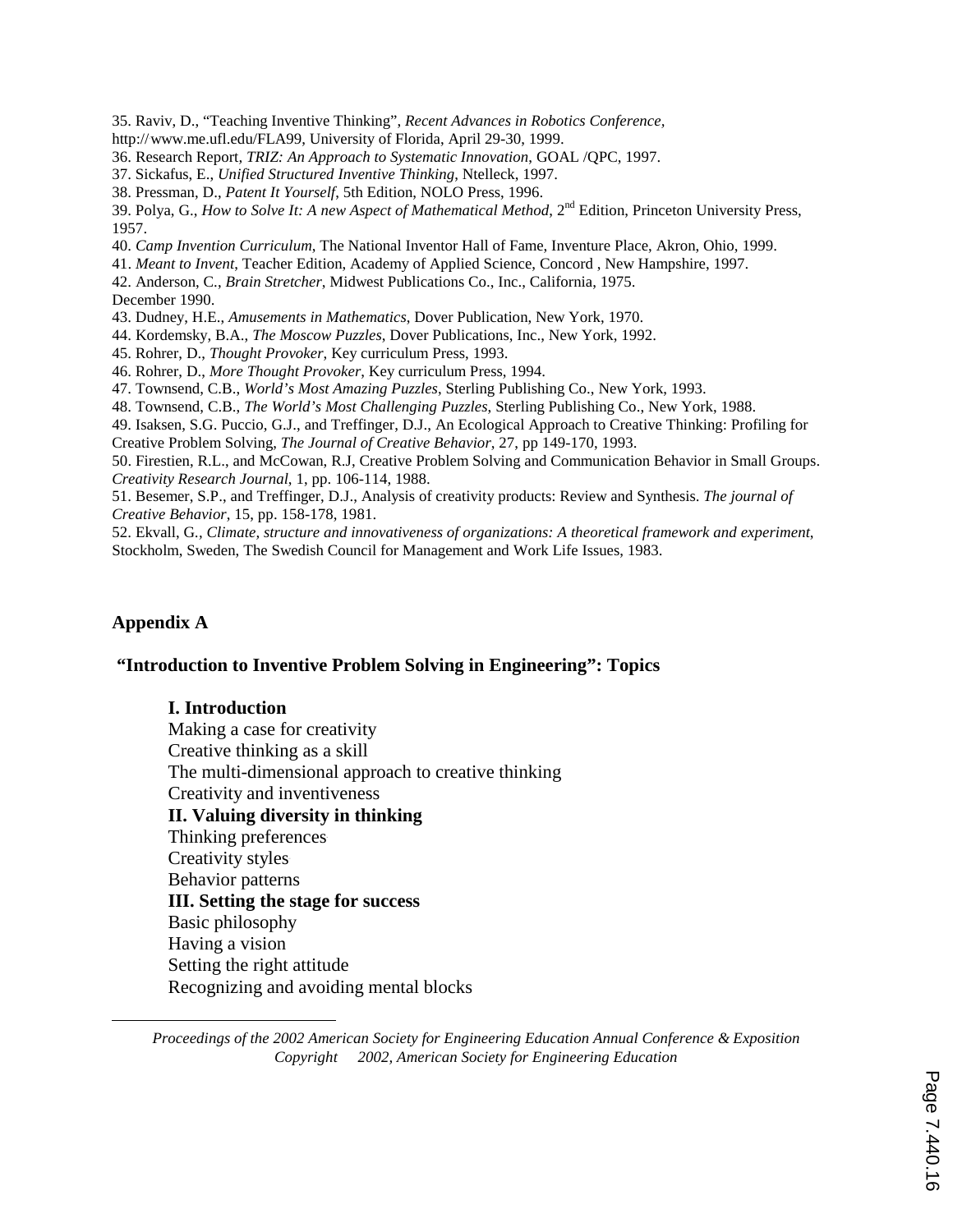Avoiding mindsets Risk taking Paradigm shift and paradigm paralysis Individual and teamwork **IV. Creativity in problem solving A. Problem Definition**  Type of problems Understanding Representing Current state, desired state Defining the real problem **B. Pattern Breaking**  Out of the box Thinking differently Changing your point of view Watching for paradigm shift Dreaming and day-dream Challenging conventional wisdom Lateral thinking and random words Morphology Mind stimulation: games, brain-twisters and puzzles Always listen to your mind and body **C. General Strategies**  Idea-collection processes Brainstorming and Brainwriting The SCAMPER methods Metaphoric thinking Outrageous thinking Mapping thoughts Talking and listening Other (new approaches) **D. Using Math and Science**  Systematic logical thinking Using math concepts **Geometry** Science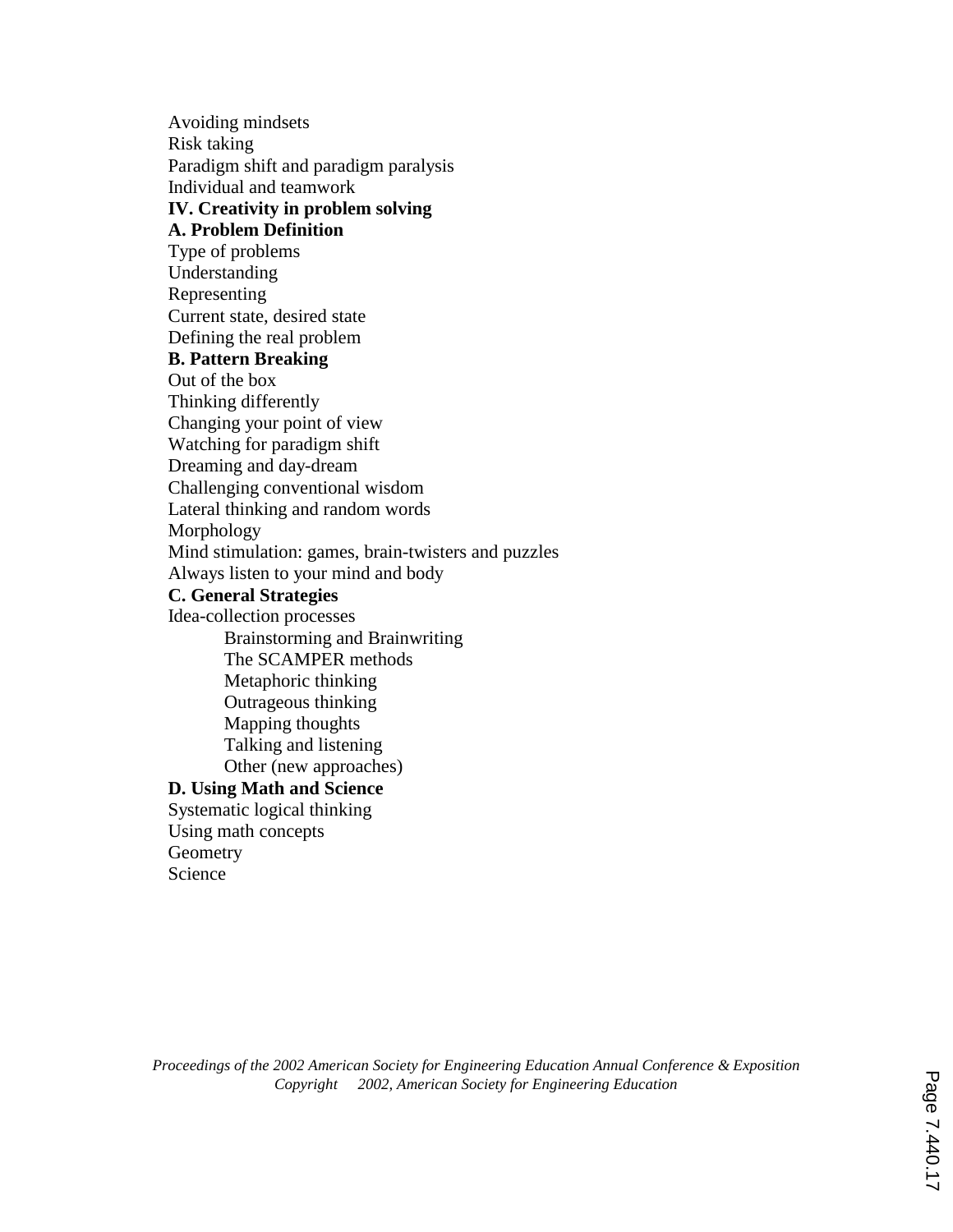## **E. Unified Approach to Strategies**

- 1 Uniqueness
- 2 Dimensionality
- 3 Directionality
- 4 Consolidation
- 5 Segmentation
- 6 Modification
- 7 Similarity
- 8 Experimentation

## **F. Systematic Inventive Thinking**

Systematic inventive thinking The TRIZ methodology The problem/function Levels of inventions Evolution of technical systems Ideality and the ideal final result (IFR) Stating contradictions and the contradiction table 39 standards features and 40 inventive principles Separation in time and space Use physical effects Use geometrical effects Use chemical effects Use fields Substance-field method ARIZ **V. Decision and Evaluation**  Focused thinking framework Listing and checking solutions Six thinking hats PMI Matrix **Synectics** Other criteria Ethical considerations Generalizing solutions Identifying potential problems **VI. Implementation** Planning Carrying through Following up